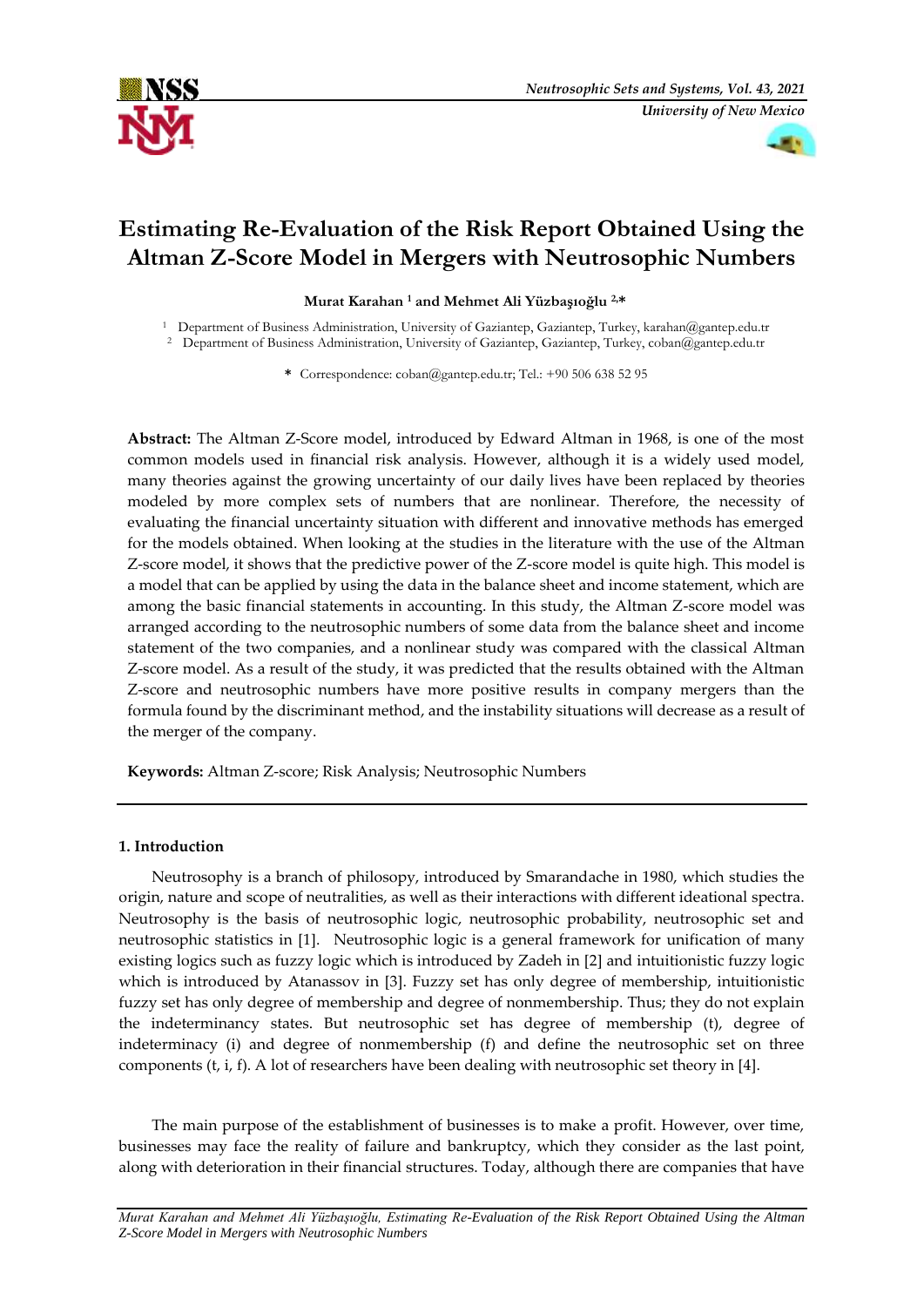existed for years, there are companies that have to terminate their activities in a short time and go bankrupt. Edward I. Altman (1968) conducted a study on bankruptcy firms and created a model using financial ratios and discriminant analyzes to predict the insolvency of firms. In the literature, this model has been named as Altman Z-score model. Altman (1968) analyzed the financial ratios of 66 manufacturing enterprises with the method of multiple discriminant analysis and developed the Z-Score model consisting of five ratios that can be used in predicting financial failure. Altman classified the enterprises with a Z Score greater than 2,99 in the "safe zone" (Non-Bankupt). There is no failure for companies located in the safe zone. Businesses with a Z Score between 1,81 and 2,99

are classified in the gray area. Caution should be exercised when investing in businesses located in the gray zone. Businesses with a Z Score below 1,81 are determined as businesses with a high risk of financial failure. This study of Altman showed a successful classification performance of 95% for one year ago and 72% for two years ago in predicting financial failure. The Z-score has been developed over time for industry and service sectors and new models have been adapted to these sectors. Altman's Z-score model is one of the best known statistically derived models for predicting the upcoming bankruptcies of companies [5].

It is known that reasonable assurance mathematical and statistical methods are used in the establishment of audit systems and in auditing. Analysis with neutrosophic numbers can also be considered in this context. Especially when the continuity of businesses and bankruptcy risk are evaluated together, the auditor prepares the financial statements with the assumption that the enterprises have an indefinite life and can continue their activities in the foreseeable future. Financial statements are prepared to cover a period of at least 12 months. The concept of business continuity also refers to this. Within the scope of the auditor's responsibilities, it is necessary to obtain sufficient and appropriate audit evidence about the appropriateness of management's use of the going concern principle in preparing the financial statements. It is thought that whether there is a bankruptcy risk in business combinations can be measured with the concept of continuity [6].

In this study, the results obtained by adapting Altman's Z-score model, which is one of the accounting-based bankruptcy prediction models, to neutrosophic clusters in company mergers were compared with the classical Altman's Z-score model and a new perspective was tried to be gained to the literature.

### **2. Altman Z-skor**

 In this model, Altman dividing 22 different ratios into 5 groups has created a discriminant model. This model;

 $Z = 0.012$ ,  $X_1 + 0.014$ ,  $X_2 + 0.033$ ,  $X_3 + 0.006$ ,  $X_4 + 0.999$ ,  $X_5$ 

- $X_1$  = Working Capital / Total Assets
- $X_2$  = Non-Distributed Profits / Total Assets
- $X_3$  = Profit Before Interest and Tax / Total Assets
- $X_4$  = Equity / Total Debts
- $X_5$  = Sales / Total Assets

 According to some of the model included: Firms with a Z-score below 1,81 are classified as uncertain and companies within 2,99 are classified as safe in a distressed situation between 1,81 and 2,99. This model has been criticized in terms of predicting financial failure of private firms and non-production operating service sector for its construction for public companies. Altman (2000), with a number of regulations, introduced 2 new models for the private sector manufacturing and service sector.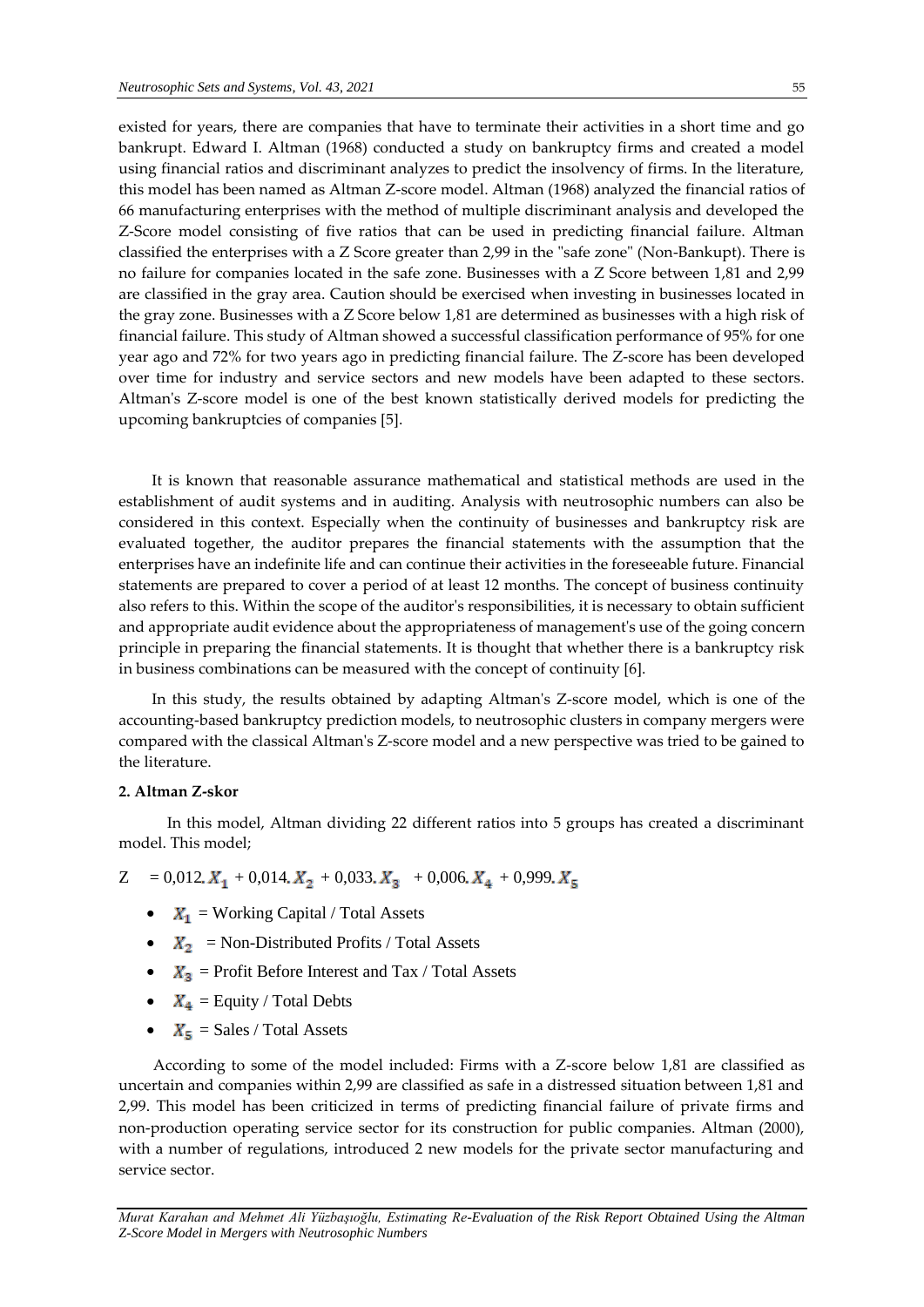Altman Z model for private sector manufacturing companies;

 $\bullet$   $Z = 0.717$ .  $X_1 + 0.847$ .  $X_2 + 3.107$ .  $X_3 + 0.42$ .  $X_4 + 0.998$ .  $X_5$ 

Altman Z model for private sector service companies;

•  $Z = 6,56, X_1 + 3,26, X_2 + 6,72, X_3 + 1,05, X_4$ 

The  $X<sub>5</sub>$  variable was removed from the new model, and the impact of the manufacturing sector was reduced. As a result of this situation, the coefficients of the new models have changed and as a result, the Z-score intervals have changed. The ranges of all created Z-score models are given in the table below. [7,8].

| <b>Z</b> Score Ranges for Public<br><b>Manufacturing Sector Firms</b><br>(Altman, 1968) | <b>Altman Z Score Ranges for</b><br><b>Private Sector Manufacturing</b><br><b>Companies (Altman, 2000)</b> | <b>Altman Z Score Ranges for</b><br><b>Private Sector Service</b><br>Companies (Altman, 2000) |
|-----------------------------------------------------------------------------------------|------------------------------------------------------------------------------------------------------------|-----------------------------------------------------------------------------------------------|
| Safe if Z score $> 2.99$                                                                | Safe if Z score $> 2.90$                                                                                   | Safe if Z score $> 2,60$                                                                      |
| Uncertain if $1,81 \le Z$ score $\le 2,99$                                              | Uncertain if $1,23 \le Z$ score $\le 2,90$                                                                 | Uncertain if $1, 1 \le Z$ score $\le 2,60$                                                    |
| Troubled if the Z score $< 1.8$                                                         | Troubled if the Z score $< 1.23$                                                                           | Troubled if Z score $< 1.1$                                                                   |

#### **3. Method and Modeling**

 Data on working capital, total assets, undistributed profits, profit before interest and tax, equity and debt belonging to companies A and B, whose names are kept confidential for modeling purposes, are given below.

For Company A;

- Working Capital =  $21.552.520,00$
- $\bullet$  Total Assets = 29.147.026,00
- Non-Distributed Profits = 84.157,00
- Profit Before Interest and Tax = 11.517.421,00
- Equity =  $24.581.236,00$
- Debts = 4.565.790,00
- Sales = 18.413.971,00

In accordance with the information provided, for company A;

- $\bullet$   $X_1$  = Working Capital / Total Assets = 0,7394414785
- $X_2$  = Non-Distributed Profits / Total Assets = 0,0028873272
- $\bullet$   $X_3$  = Profit Before Interest and Tax / Total Assets = 0,3951490969
- $X_4$  = Equity / Total Debt = 5,3837859385
- $\bullet$   $X_5$  = Net Sales / Total Assets = 0,6317615732

As a result, the Altman-Z Score obtained for company A;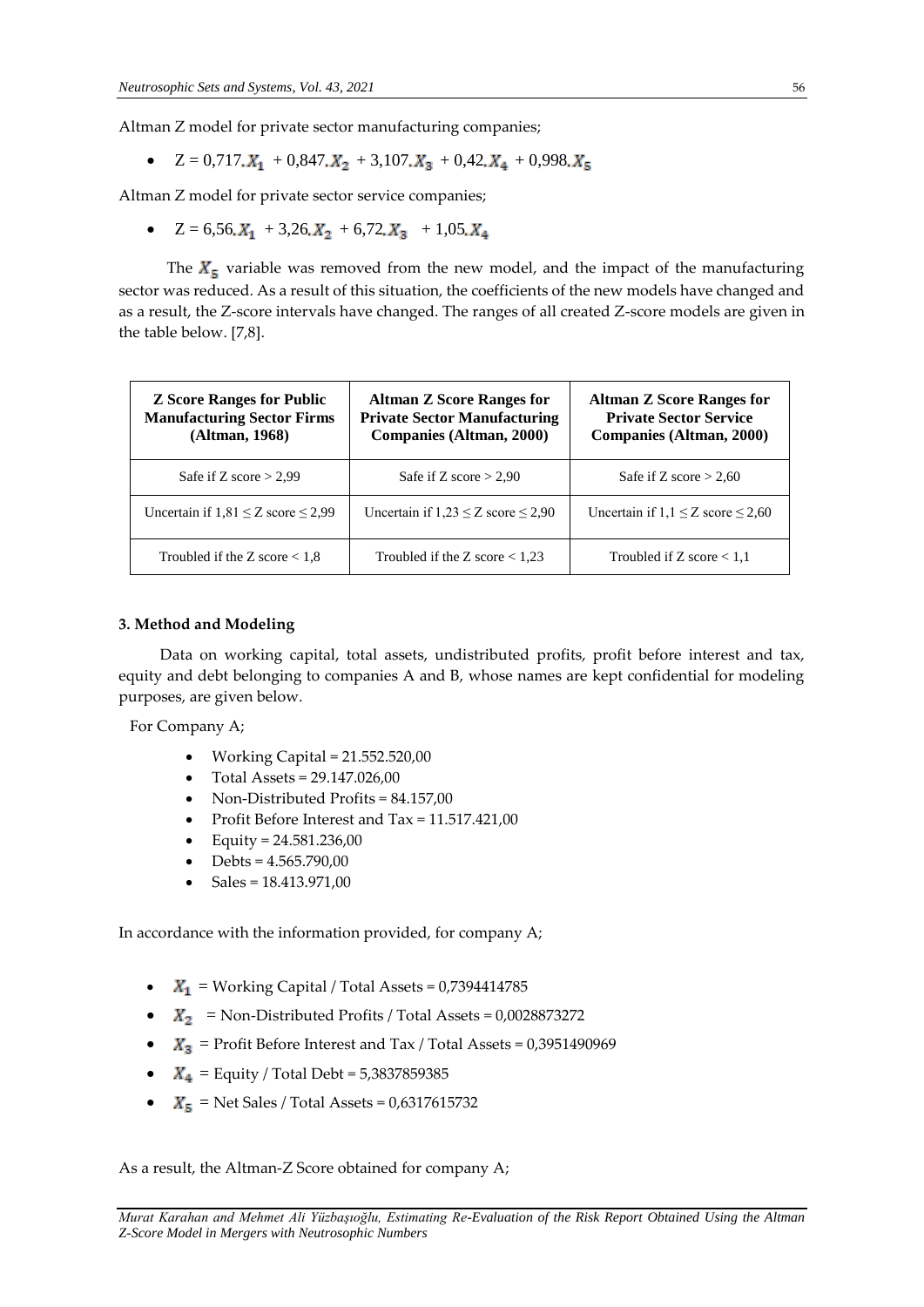$$
Z = 0.717 \cdot X_1 + 0.847 \cdot X_2 + 3.107 \cdot X_3 + 0.42 \cdot X_4 + 0.998 \cdot X_5 = 4.652041494
$$

For Company B;

- Working Capital = 23.519.164,00
- $\bullet$  Total Assets = 47.405.811,00
- Non-Distributed Profits = 954.663,00
- Profit Before Interest and Tax = 12.244.001,00
- Equity =  $36.727.311,00$
- $\bullet$  Debts = 10.678.500,00
- $\bullet$  Sales = 41.524.596,00

In accordance with the information provided, for company B;

- $\bullet$   $X_1$  = Working Capital / Total Assets = 0,35572096
- $X_2$  = Non-Distributed Profits / Total Assets = 0,017056971
- $X_3$  = Profit Before Interest and Tax / Total Assets = 0,802477804
- $X_4$  = Equity / Total Debt = 1,444535339
- $\bullet$   $X_5$  = Net Sales / Total Assets = 0,874187066

As a result, the Altman-Z Score obtained for company B;

 $Z = 0.717$ . $X_1 + 0.847$ . $X_2 + 3.107$ . $X_3 + 0.42$ . $X_4 + 0.998$ . $X_5 = 3.49397814$ 

For company C obtained as a result of the merger of A and B companies;

- Working Capital =  $45.071.684,00$
- Total Assets = 76.552.837,00
- Non-Distributed Profits = 1.038.820,00
- Profit Before Interest and Tax = 23.761.422,00
- Equity =  $61.308.547,00$
- $\bullet$  Debts = 15.244.290,00
- Sales = 59.938.567,00

In accordance with the information provided, for company C;

- $\bullet$   $X_1$  = Working Capital / Total Assets = 0,588765691
- $X_2$  = Non-Distributed Profits / Total Assets = 0,013569974
- $\bullet$   $X_3$  = Profit Before Interest and Tax / Total Assets = 0,310392442
- $X_4$  = Equity / Total Debt = 4,021738435
- $\bullet$   $X_5$  = Net Sales / Total Assets = 0,782969898

Altman-Z Score obtained as a result of the merger of A and B companies;

 $Z = 0.717 \text{K}_1 + 0.847 \text{K}_2 + 3.107 \text{K}_3 + 0.42 \text{K}_4 + 0.998 \text{K}_5 = 3.868562186$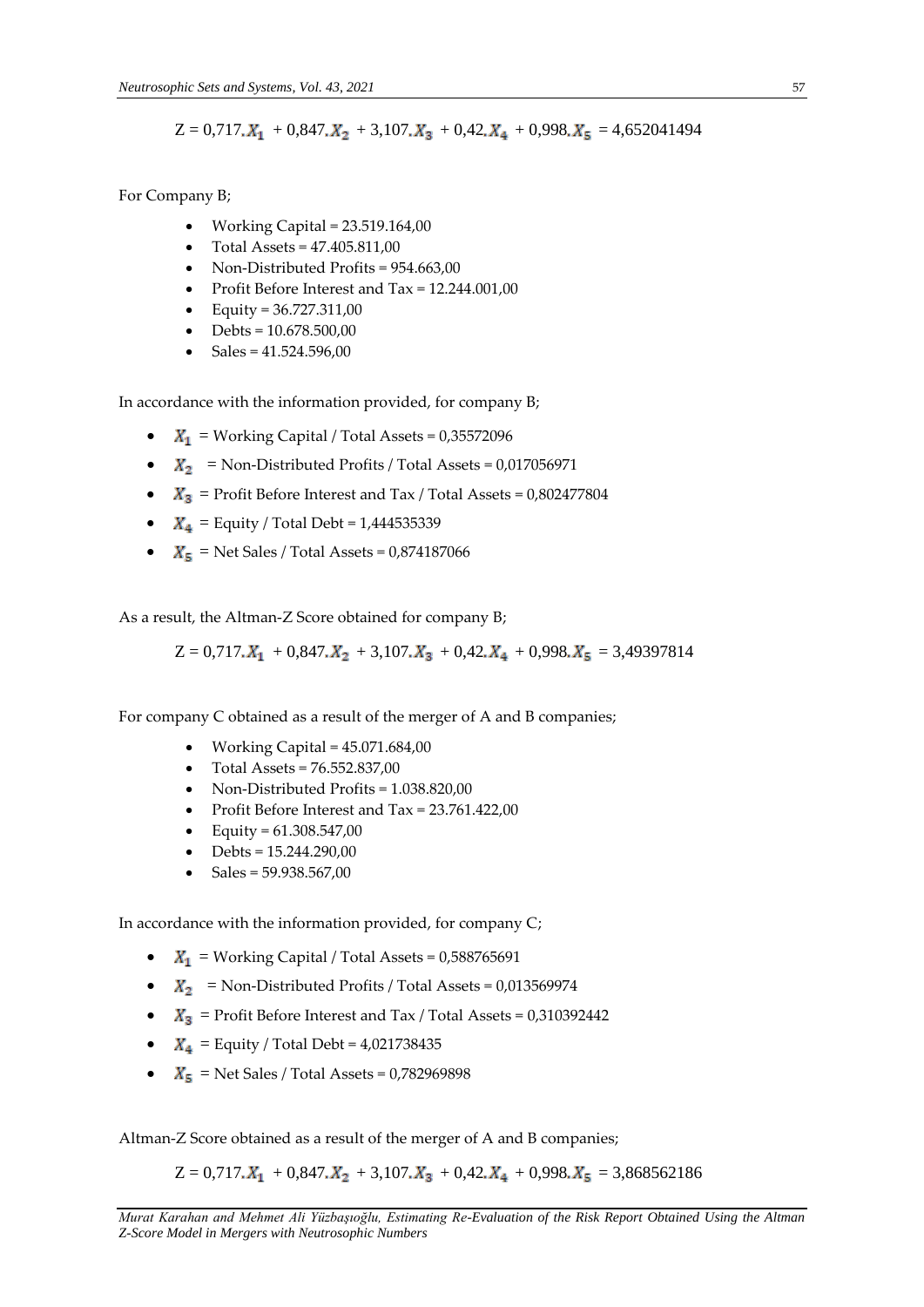Normalization and adaptation to neutrosophic numbers for company A [9,10,11];

$$
T_A: E \to ]-0, 1^+[
$$
  

$$
I_A: E \to ]-0, 1^+[
$$
  

$$
F_A: E \to ]-0, 1^+[
$$

and

$$
T_A(x) \qquad x \in E, \text{ Accuracy Degree} = 0,3766177702
$$
\n
$$
I_A(x) \qquad x \in E, \text{ Instability Degree} = 0,3589821806
$$
\n
$$
F_A(x) \qquad x \in E, \text{ Inaccuracy Degree} = 0,2644000492
$$

*T (x)= Safe Zone Z-Skore / Z-Skore, I(x)=Uncertain Zone Z-Skore / Z-Skore, F(x)= Troubled Zone Z-Skore / Z-Skore*

Normalization and adaptation to neutrosophic numbers for company B [9,10,11];

$$
T_B: E \to ]-0, 1^+[
$$
  

$$
I_B: E \to ]-0, 1^+[
$$
  

$$
F_B: E \to ]-0, 1^+[
$$

for;

 $T_B(x)$   $x \in E$ , Accuracy Degree = 0,170000531  $I_B(x)$   $\qquad \quad x\in E,$  Instability Degree = 0,477965211  $F_R(x)$   $x \in E$ , Inaccuracy Degree = 0,352034257

 Altman-Z Score for company C obtained as a result of the merger of A and B companies; results obtained as a result of normalization [4,5,6]

$$
T_c: E \rightarrow ]-0,1^+[
$$
  

$$
I_c: E \rightarrow ]-0,1^+[
$$
  

$$
F_c: E \rightarrow ]-0,1^+[
$$

and

| $T_c(x)$ | $x \in E$ , Accuracy Degree = 0,2503674853    |
|----------|-----------------------------------------------|
| $I_c(x)$ | $x \in E$ , Instability Degree = 0,4316849309 |
| $F_c(x)$ | $x \in E$ , Inaccuracy Degree = 0,3179475838  |

*T (x)= Safe Zone Z-Skore / Z-Skore, I(x)=Uncertain Zone Z-Skore / Z-Skore, F(x)= Troubled Zone Z-Skore / Z-Skore*

 Adapting the results obtained as a result of normalizing the Altman-Z Score without merging of A and B companies to neutrosophic numbers and combining them with neutrosophic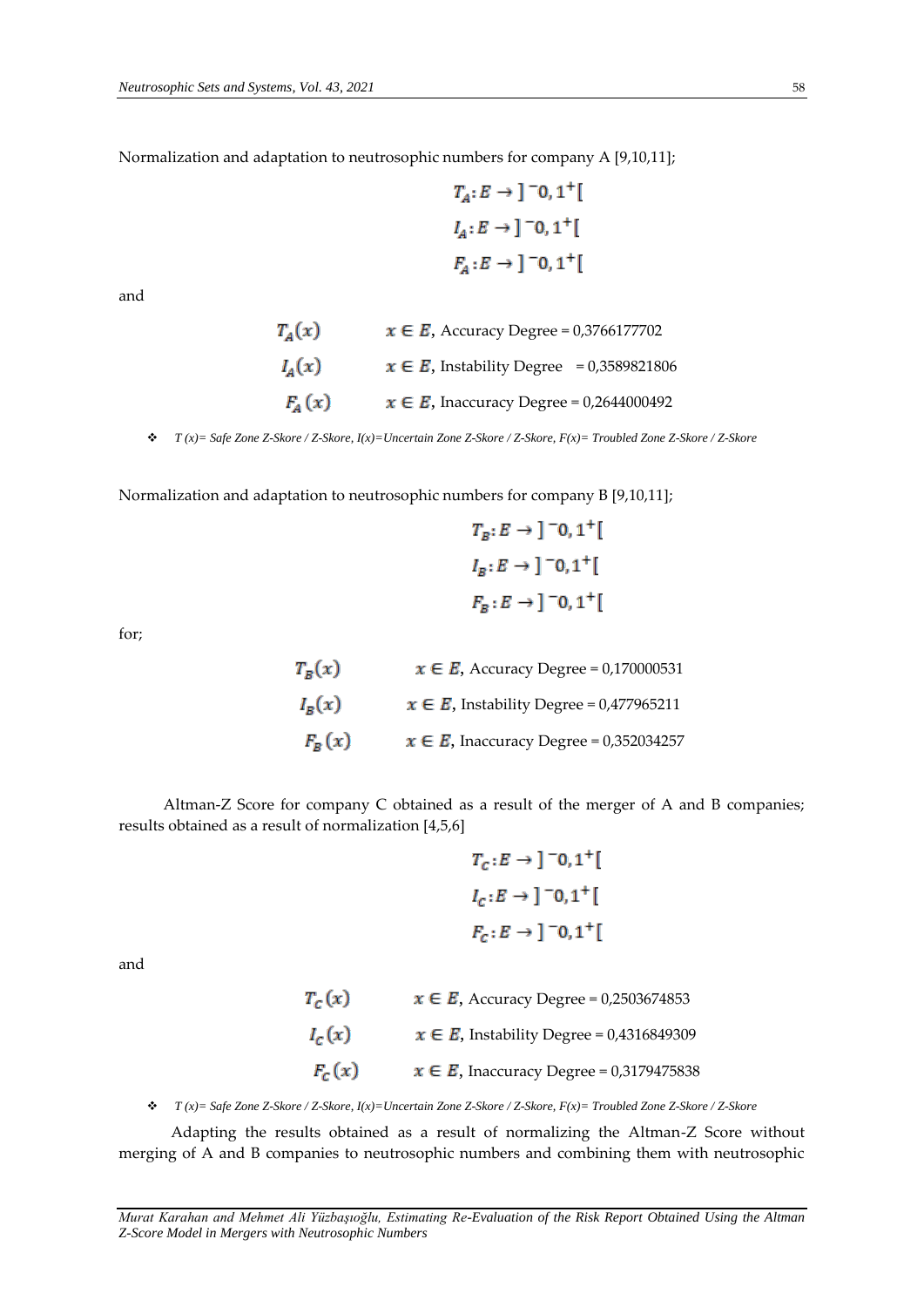numbers. Let's use the AB index to distinguish this combination from the classic Altman-Z Score [9,10,11];

$$
T_{AB}: E \rightarrow ]-0,1^+[
$$
  

$$
I_{AB}: E \rightarrow ]-0,1^+[
$$
  

$$
F_{AB}: E \rightarrow ]-0,1^+[
$$

 $\sim$   $\sim$ 

and

$$
T_{AB}(x) \t x \in E, \text{ Accuracy Degree} = 0,6458237826
$$

$$
I_{AB}(x) \t x \in E, \text{ Instability Degree} = 0,2296159870
$$

$$
F_{AB}(x) \t x \in E, \text{ Inaccuracy Degree} = 0,1245602304
$$

#### **4. Conclusion**

When the data obtained for A and B companies considered in our study were compared with the results obtained with the classical Altman-Z score and neutrosophic numbers;

- While the accuracy level is lower in the classical method, it is predicted that the company will become more secure as a result of the merger as the accuracy level increases in the data obtained by using non-linear neutrosophic numbers.
- Compared to the classical method, it is seen that the degree of instability decreases by almost half as the accuracy level increases.
- It has been observed that the same situation for the degree of indecision is also valid for the degree of inaccuracy, and the degree of inaccuracy is significantly reduced.

Along with all these results, the formula obtained from the discriminant method in the classical Altman-Z model is insufficient to calculate the positive benefit of company mergers, and when we look at the results obtained with neutrosophic numbers, it is predicted that mergers will make a more positive contribution in favor of the company and the situations of negativity and indecision within the company will decrease. Therefore, linear methods increase the accuracy rate of company financial data in company mergers, resulting in more positive results for the company. When the financial data of the company are evaluated, the possibility of making correct analysis according to the linear method also increases. It was concluded that this situation increases the possibility of making a more accurate decision in terms of decision data. In addition, it is considered that these studies can contribute to the field of audit, such as the continuity of the enterprises to be carried out in the field of audit, by evaluating the analytical procedures. Finally, it was predicted that in the future, more advanced number systems such as neutrosophic numbers will be used in risk analysis instead of classical number systems.

#### **References**

1. Smarandache F., A Unifying Field in logics, Neutrosophy: Neutrosophic Probability , Set and Logic, American Research Press (1998)

*Murat Karahan and Mehmet Ali Yüzbaşıoğlu, Estimating Re-Evaluation of the Risk Report Obtained Using the Altman Z-Score Model in Mergers with Neutrosophic Numbers*